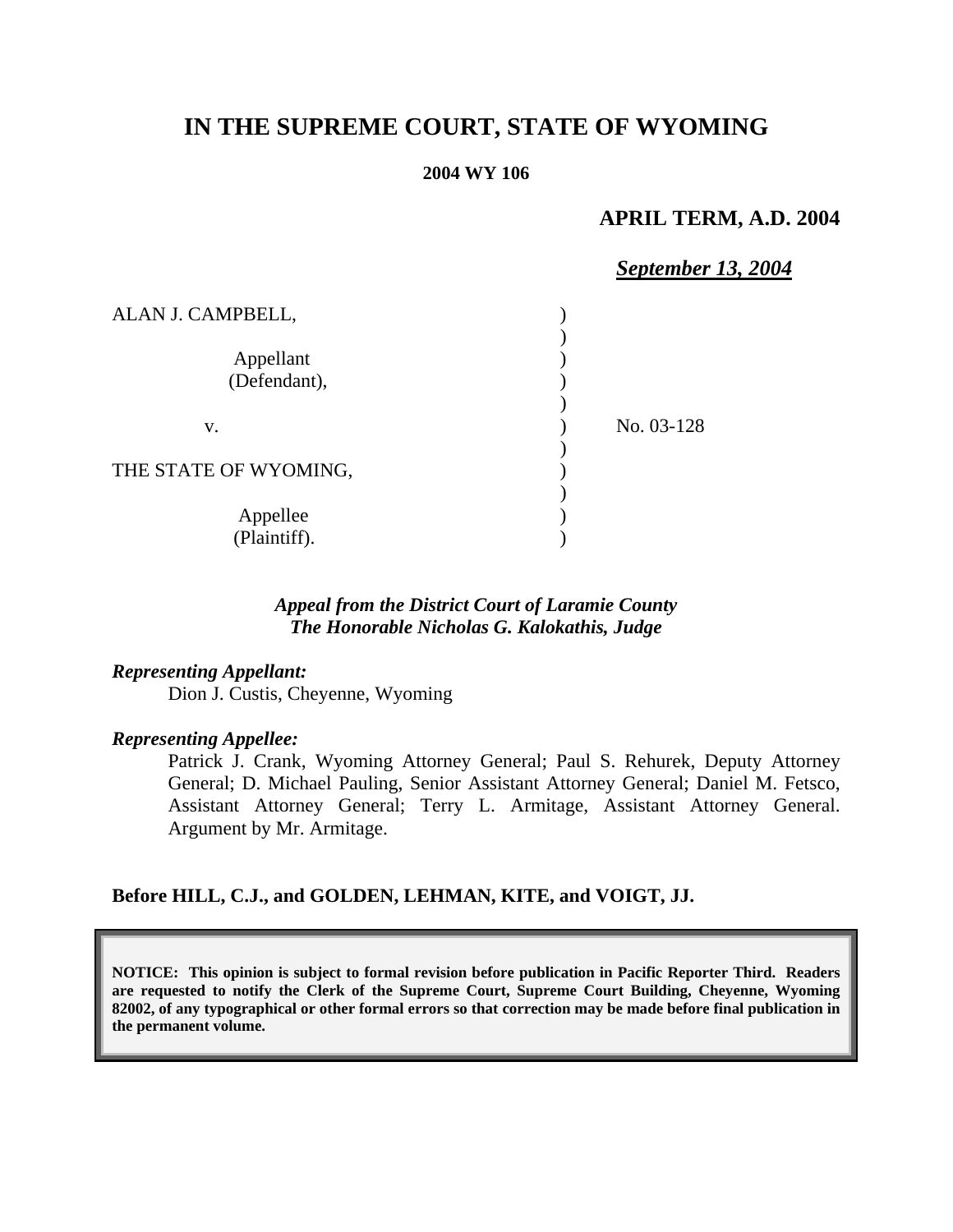## **GOLDEN**, Justice.

[¶1] Appellant Alan J. Campbell entered a conditional plea of guilty to a charge of felony possession of marijuana with intent to deliver. He reserved the right to appeal the district court's denial of his motion to suppress evidence seized during a search of his vehicle. On appeal, Campbell argues that a highway patrolman violated his rights under the Fourth Amendment to the United States Constitution during a routine traffic stop. We conclude that the patrolman exceeded the reasonable scope of detention by asking Campbell whether he possessed any marijuana. Furthermore, Campbell did not voluntarily consent to extend the period of his detention for the canine sniff.

[¶2] We, therefore, reverse.

#### **ISSUES**

[¶3] Campbell presents two issues on appeal:

I. Whether the First Judicial District Court, Laramie County, State of Wyoming, erred in it's [sic] *Order Denying Defendants'* [sic] *Motion to Suppress Evidence,* filed January 14, 2003.

II. It is a violation of a person's  $4<sup>th</sup>$  Amendment rights to conduct a canine search of a vehicle or its contents without probable cause or a reasonable articulable suspicion of criminal activity[.]

Appellee State of Wyoming presents the appellate issues as:

I. Did the district court properly deny appellant's motion to suppress evidence?

II. Is a dog sniff of the exterior of a vehicle a search under the United States and Wyoming Constitutions?

## **FACTS**

[¶4] On October 5, 2002, Trooper David Chatfield of the Wyoming Highway Patrol was conducting a routine patrol on Interstate 80 in Laramie County. He was driving sixty miles per hour in the right lane when Campbell, who was driving a tan car, passed him in the left lane. Trooper Chatfield noticed that Campbell and his passenger both had their windows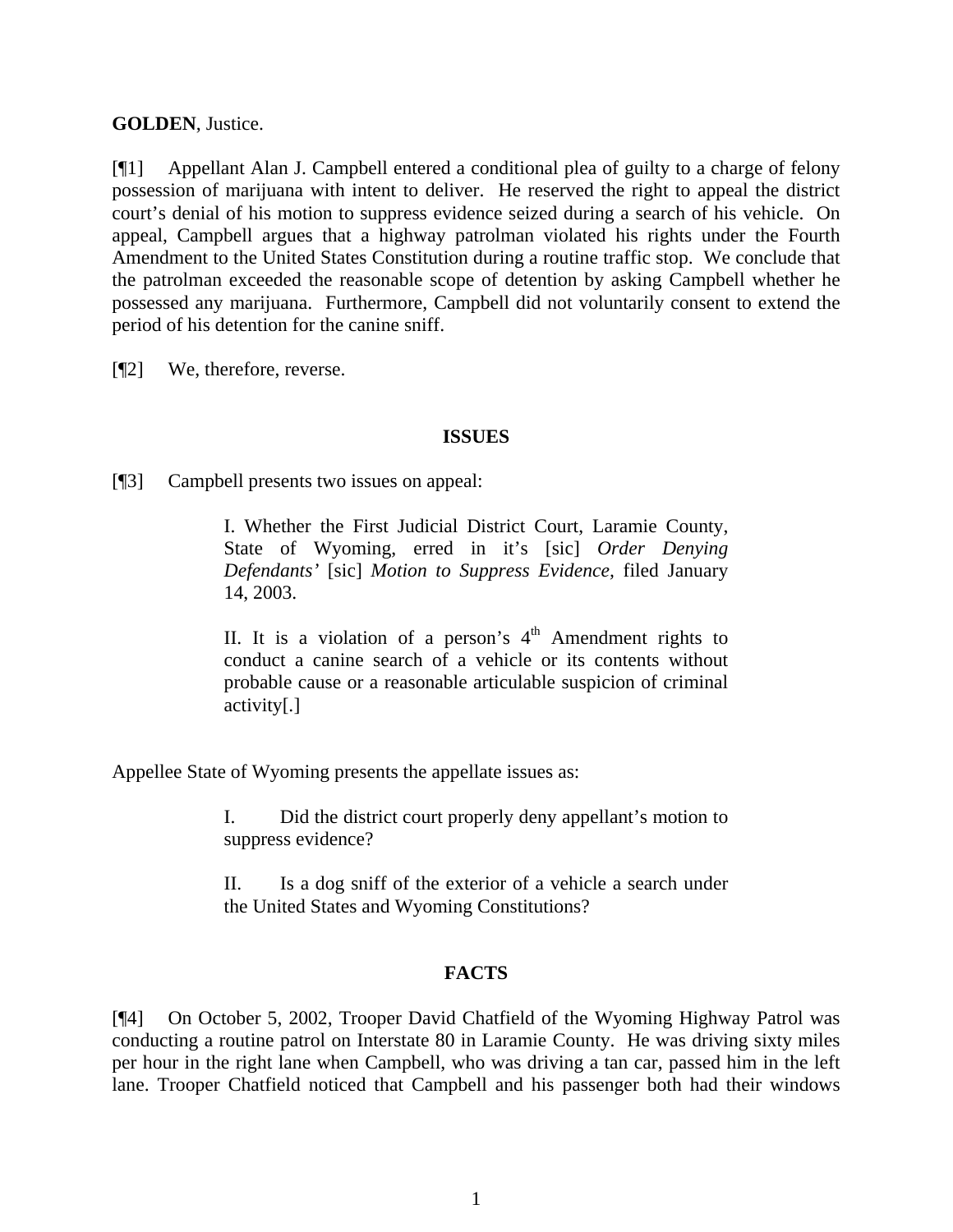partially open even though it was cool outside. He also noticed that neither Campbell nor his passenger looked at him when they passed the patrol car.

[¶5] Campbell's car was licensed in Illinois, and Trooper Chatfield called dispatch and requested a computer check on the license plate number. The dispatcher informed Trooper Chatfield that the registration had expired, and, based upon that information, the trooper stopped Campbell's vehicle. Trooper Chatfield asked Campbell for his registration and driver's license. Campbell produced an Illinois driver's license and a handwritten Illinois vehicle registration card, which indicated that his registration was current. Trooper Chatfield asked Campbell to accompany him back to his patrol car. Although Trooper Chatfield's drug detection dog was sitting in the back seat of the patrol car, Campbell did not acknowledge or comment about the dog. In the car, Trooper Chatfield examined the handwritten registration and requested that dispatch run a check on Campbell's driver's license. The dispatcher reported that Campbell's driver's license was valid.

[¶6] Campbell and Trooper Chatfield engaged in casual conversation while the trooper filled out a driver contact form, which indicated that Campbell had been stopped but that no citation or warning was issued. Campbell told the trooper that he was a student at the University of Illinois and was returning from a four-day trip to visit a friend at Colorado State University in Fort Collins. Just before handing him the completed driver contact form, Trooper Chatfield asked Campbell if he had any marijuana in his vehicle. Campbell denied possessing any controlled substances. The trooper then handed Campbell the form and asked if he could conduct a canine sniff of Campbell's vehicle. Campbell acquiesced to the trooper's request, and the dog alerted to the right side of Campbell's vehicle. Trooper Chatfield subsequently searched the vehicle and located more than eight pounds of marijuana.

[¶7] Campbell was arrested and charged with felony possession of a controlled substance with intent to deliver, in violation of Wyo. Stat. Ann. § 35-7-1031 (a)(ii) (Count I), and felony possession of a controlled substance, in violation of Wyo. Stat. Ann. § 35-7-1031 (c)(iii) (Count II). He filed a motion to suppress the evidence seized during the search of his car. Campbell claimed that the trooper violated his constitutional rights by improperly extending his detention in order to conduct a canine sniff of his vehicle. He also argued that a canine sniff is a search entitled to constitutional protection. The district court held a hearing on Campbell's suppression motion and heard testimony from Trooper Chatfield, the dispatch officer, and Campbell. At the conclusion of the hearing, the district court denied Campbell's motion to suppress. The district court ruled that, although Trooper Chatfield did not have a reasonable suspicion of criminal activity to justify extending the detention, such detention was justified because Campbell voluntarily consented to allow the dog to sniff his vehicle.

[¶8] Campbell entered a conditional plea of guilty to Count I, reserving the right to appeal the district court's denial of his motion to suppress.<sup>1</sup> The district court sentenced him to

 $\overline{a}$ 

<sup>&</sup>lt;sup>1</sup> The State voluntarily dismissed Count II of the Information.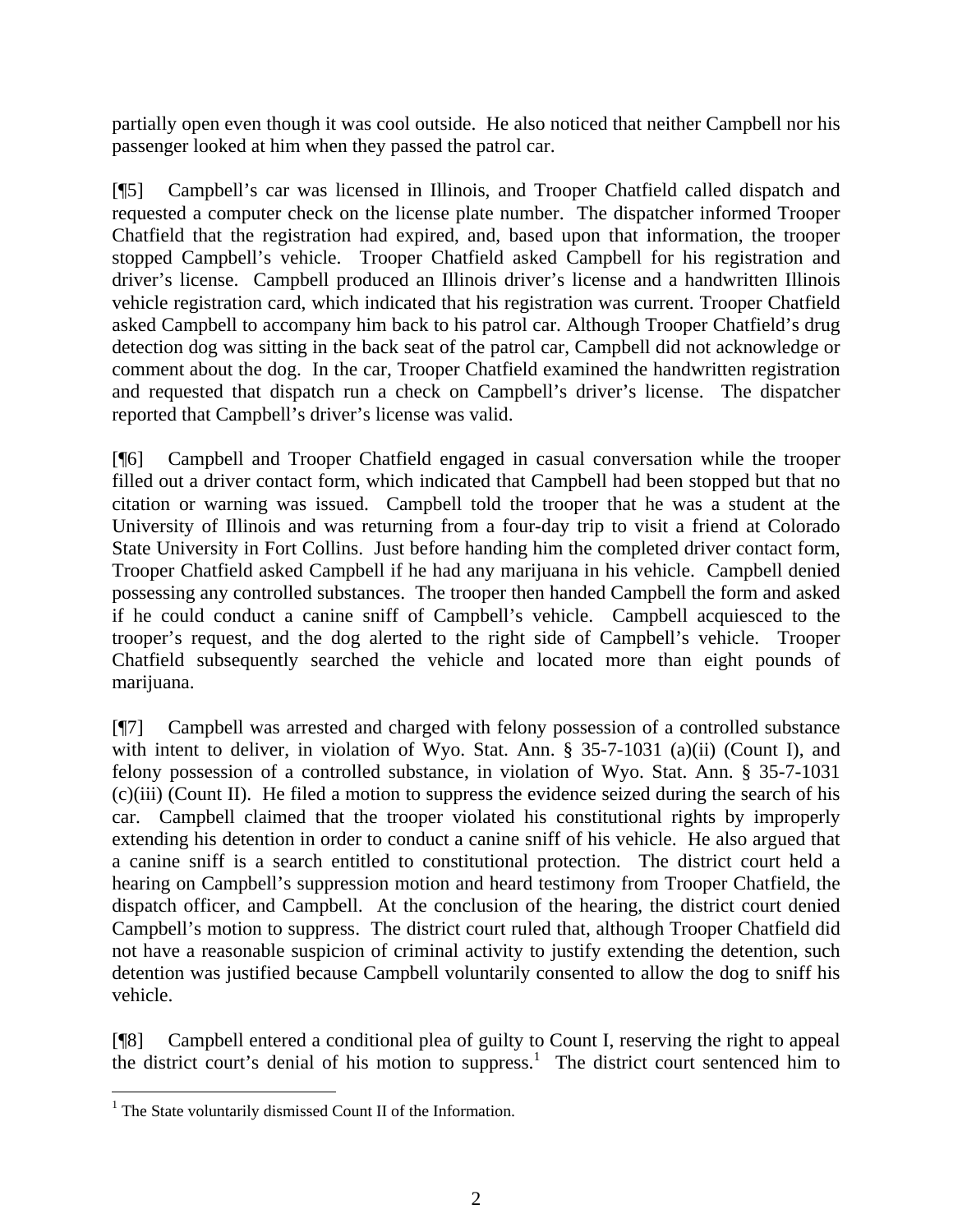serve three to five years in prison, but suspended the sentence and placed him on probation. Campbell filed a notice of appeal.

## **DISCUSSION**

#### **1. Standard of Review**

[¶9] When this Court reviews a district court's decision on a motion to suppress evidence, we do not disturb the district court's findings on factual issues unless they are clearly erroneous. *Meek v. State,* 2002 WY 1, ¶8, 37 P.3d 1279, ¶8 (Wyo. 2002); *McChesney v. State,* 988 P.2d 1071, 1074 (Wyo. 1999). The evidence is viewed in the light most favorable to the district court's determination because the district court conducts the hearing on the motion to suppress and has the opportunity to assess the credibility of the witnesses, weigh the evidence, and make the necessary inferences, deductions, and conclusions. *Id.* "When the district court has not made specific findings of fact, we will uphold its general ruling if the ruling is supportable by any reasonable view of the evidence." *Meek,* ¶8 (quoting *Frederick v. State*, 981 P.2d 494, 497 (Wyo. 1999)). However, the issue of law -- whether an unreasonable search or seizure has occurred in violation of constitutional rights -- is reviewed *de novo*. *Damato v. State,* 2003 WY 13, ¶7, 64 P.3d 700, ¶7 (Wyo. 2003). *See also Meadows v. State,* 2003 WY 37, ¶14, 65 P.3d 33, ¶14 (Wyo. 2003); *Wilson v. State,* 874 P.2d 215, 218 (Wyo. 1994).

## **2. Detention**

[¶10] Campbell argues that the district court erred by denying his motion to suppress the evidence discovered during the search of his automobile. He claims that Trooper Chatfield violated his constitutional rights under the Fourth Amendment to the United States Constitution by illegally detaining him to conduct a canine sniff of his vehicle.<sup>2</sup>

[¶11] The Fourth Amendment to the United States Constitution protects "[t]he right of the people to be secure in their persons, houses, papers, and effects, against unreasonable searches and seizures[.]" U.S. Const. amend. IV. A traffic stop amounts to a seizure under the Fourth Amendment. *Damato,* ¶9; *Innis v. State,* 2003 WY 66, ¶14, 69 P.3d 413, ¶14 (Wyo. 2003). *See also United States v. Wood,* 106 F.3d 942, 945 (10<sup>th</sup> Cir. 1997). Under the principles of *Terry v. Ohio,* 392 U.S. 1, 19-20, 88 S.Ct. 1868, 1879, 20 L.Ed.2d 889 (1968), a court must determine whether the detention was reasonable by applying a two-part analysis. *Damato,* ¶9. First, this Court considers whether the initial stop was justified. *Id.* Secondly,

 $2$  In his brief, Campbell indicates that he is relying on the Wyoming Constitution, as well as the Fourth Amendment, to support his argument that he was subjected to an illegal seizure and search. He does not, however, provide a sufficient state constitutional analysis. Consequently, we decline to consider his state constitutional argument. *See Gronski v. State,* 910 P.2d 561, 565-66 (Wyo. 1996); *Saldana v. State,* 846 P.2d 604, 622-24 (Wyo. 1993) (Golden, J., concurring); *Dworkin v. LFP, Inc.,* 839 P.2d 903, 909 (Wyo. 1992).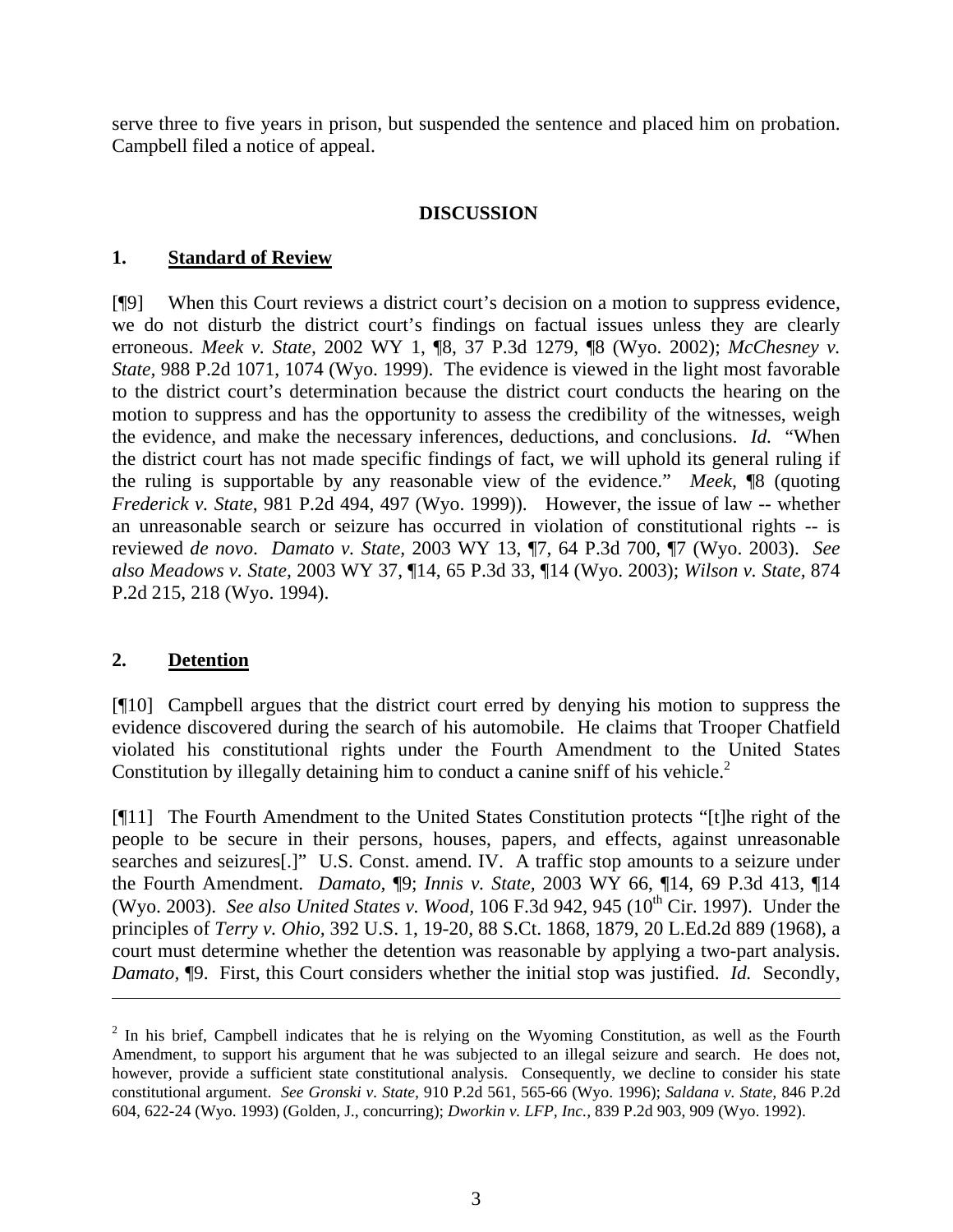we determine whether the officer's actions during the detention were "reasonably related in scope to the circumstances that justified the interference in the first instance." *Id.*; *see also Innis,* ¶14; *Wood,* 106 F.3d at 945.

[¶12] Campbell does not challenge the reasonableness of the initial stop; therefore, we turn directly to the second part of the analysis – the reasonableness of the detention. "An investigative detention must be temporary, lasting no longer than necessary to effectuate the purpose of the stop, and the scope of the detention must be carefully tailored to its underlying justification." *Wood,* 106 F.3d at 945 (citing *Florida v. Royer,* 460 U.S. 491, 500, 103 S.Ct. 1319, 1325-26, 75 L.Ed.2d 229 (1983)). During a routine traffic stop, a law enforcement officer may request the driver's proof of insurance, operating license, and vehicle registration, run a computer check, and issue a citation or warning. *Damato,* ¶13; *Burgos-Seberos v. State,* 969 P.2d 1131, 1133 (Wyo. 1998). *See also United States v. Elliot,* 107 F.3d 810, 813 (10<sup>th</sup> Cir. 1997); *Wilson*, 874 P.2d at 224. The officer may detain the driver and his vehicle only for the period of time reasonably necessary to complete these routine matters. *Damato,* ¶13; *Burgos-Seberos,* 969 P.2d at 1133; *Wood,* 106 F.3d at 945. Once the driver has produced a valid driver's license and proof that he is entitled to operate the vehicle, he must be allowed to proceed without further delay. *Damato*, ¶13; *Burgos-Seberos*, at 1133; *Wood*, at 945. During the stop, an officer generally may not ask the detained motorist questions unrelated to the purpose of the stop, including questions about controlled substances, unless the officer has reasonable suspicion of other illegal activity. *United States v. Jones,* 44 F.3d 860, 872 (10<sup>th</sup> Cir. 1995).<sup>3</sup>

[¶13] Trooper Chatfield testified at the suppression hearing that he questioned Campbell about whether he had "high grade" marijuana in his vehicle while he was filling out the driver contact form. The question about drugs was unrelated to the purpose of the initial stop -- a possible expired registration -- and, therefore, was proper only if the trooper had a reasonable articulable suspicion that Campbell was engaged in illegal activity. The district court ruled that Trooper Chatfield did not have a reasonable suspicion of criminal activity to support his drug question, and the State does not challenge that ruling on appeal. Consequently, Trooper Chatfield exceeded the reasonable scope of the detention and violated Campbell's Fourth Amendment rights when he questioned him about drugs.

[¶14] The conclusion that Trooper Chatfield's question about drugs exceeded the permissible scope of the detention does not, however, complete our inquiry. Under certain circumstances, a driver may voluntarily consent to an extended detention and/or a search even though the officer's request is preceded by a Fourth Amendment violation. *United States v. McSwain,* 29 F.3d 558, 562 (10th Cir. 1994); *United States v. Fernandez,* 18 F.3d 874, 881 ( $10^{th}$  Cir. 1994). "The government bears the burden of proving the voluntariness of

 $\overline{a}$ 

<sup>&</sup>lt;sup>3</sup> In *United States v. Holt,* 264 F.3d 1215 (10<sup>th</sup> Cir. 2001), on rehearing *en banc*, a divided Tenth Circuit Court of Appeals recognized an exception to the general rule that the scope of the questions must be related to the reason for the stop. The Tenth Circuit ruled that, even though the officer does not have a reasonable basis for the question, he may ask a motorist about the presence of weapons in order to assure his safety. *Id.* at 1223. The *Holt* decision did not, however, authorize questioning about matters which do not implicate officer safety, such as possession of drugs. *Id.* at 1229-30.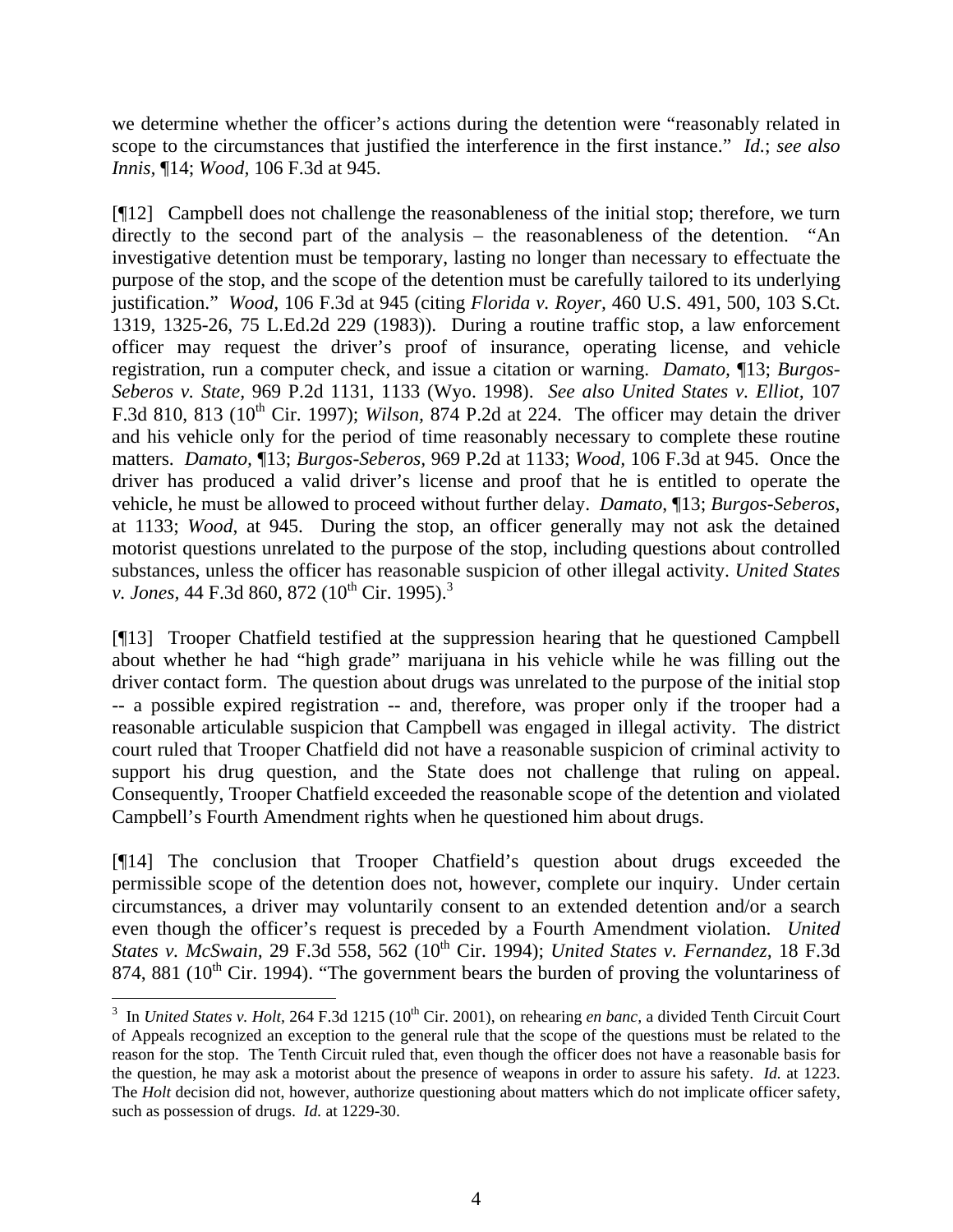consent, and that burden is heavier when consent is given after an illegal stop." *Fernandez,* 18 F.3d at 881 (citation omitted). In determining whether a detained motorist freely and voluntarily consented to a further detention or search after an illegal detention, we must consider the totality of the circumstances surrounding the consent, with a focus upon three factors outlined in *Brown v. Illinois,* 422 U.S. 590, 603-04, 95 S.Ct. 2254, 2261-62, 45 L.Ed.2d 416 (1975): "the temporal proximity of the illegal detention and the consent, any intervening circumstances, and, particularly, the purpose and flagrancy of the officer's unlawful conduct." *United States v. Walker*, 933 F.2d 812, 818 (10<sup>th</sup> Cir. 1991). In other words, the State had the burden of establishing that Campbell's consent was "sufficiently an act of free will to purge the primary taint of the illegal [detention], [or] it must be suppressed as fruit of the poisonous tree." *United States v. Maez, 872 F.2d 1444, 1453 (10<sup>th</sup> Cir. 1989). See also Fernandez,* 18 F.3d at 881-82. Although the district court did not analyze the *Brown* factors, there is sufficient evidence in the record for us to review this issue. *See McSwain,* 29 F.3d at 562; *Fernandez,* 18 F.3d at 881-82 n.7.

[¶15] The record reveals that Trooper Chatfield asked Campbell to join him in his patrol car while he reviewed the registration, ran a check on Campbell's driver's license, and filled out a driver contact form. Trooper Chatfield did testify that he gave Campbell the driver contact form immediately after he asked about the drugs but before he deployed his dog to sniff the car. However, contrary to the assertion by the State that neither Trooper Chatfield nor Campbell testified as to when Trooper Chatfield returned Campbell's driver's license and registration to him, our review of the record indicates otherwise. During redirect examination of Trooper Chatfield by the prosecution, the following exchange occurred:

> Q. Also you indicated that you had given the citation, this driver contact sheet, to the defendant before you ran your dog?

A. That's correct.

Q. When did you give him back his driver's license, insurance, all of those other documents as well?"

A. At the same time.

Q. At the same time?

A. (Witness nodded head.)

Q. So before you ever actually ran your dog the defendant had all of his documents back?

A. That's correct.

The district court, however, did not make any specific findings about when the documents were returned. This issue is important because, unless the officer returns the driver's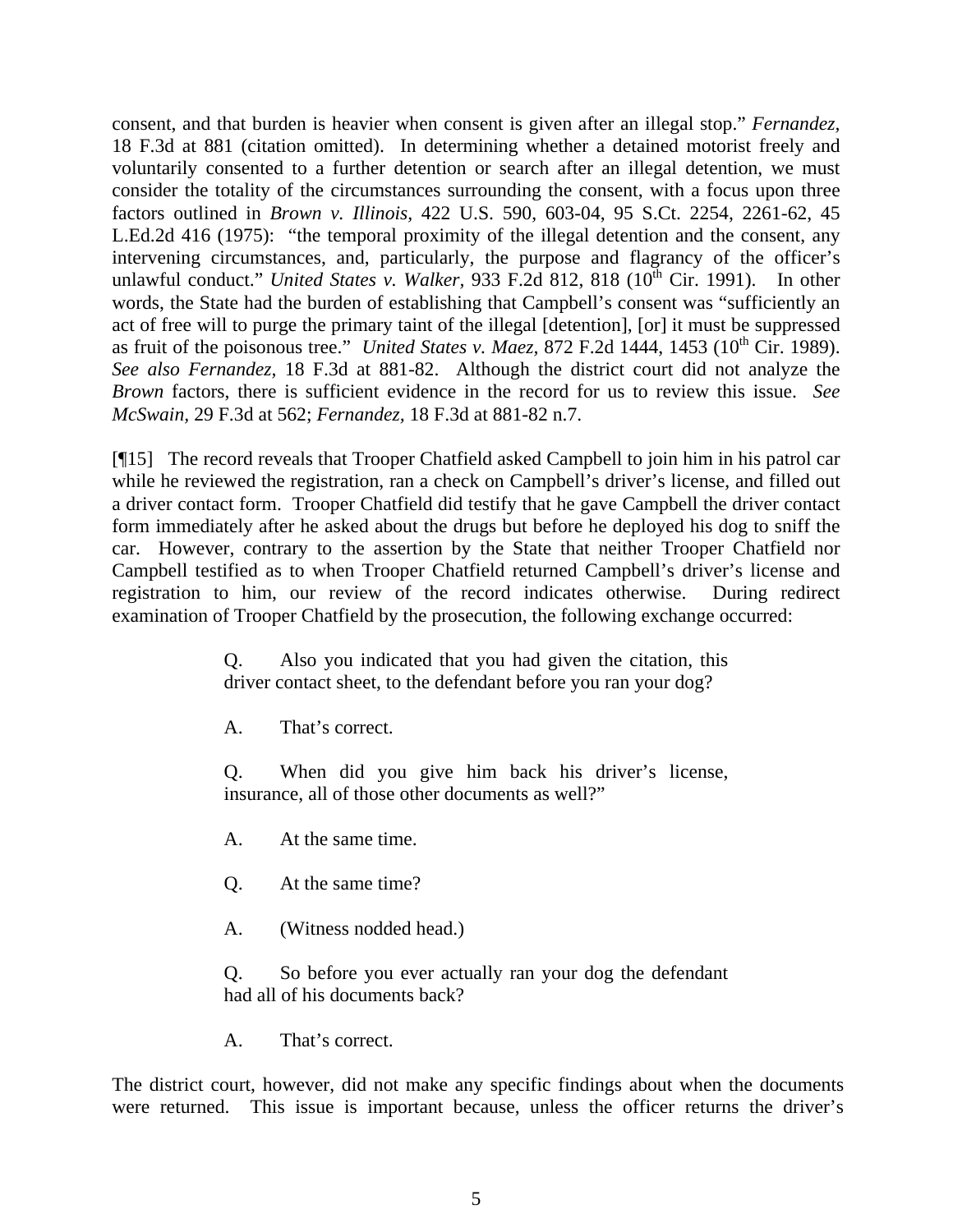documentation, the driver is not free to leave and the encounter is not consensual. *United States v. Soto,* 988 F.2d 1548, 1555 (10<sup>th</sup> Cir. 1993). Therefore, based upon the testimony of Trooper Chatfield, we find that the trooper had returned Campbell's documentation when he handed him the driver contact form.

[¶16] Campbell testified that the conversation with Trooper Chatfield was "casual" until he asked about the drugs. Immediately after Campbell denied that he had any drugs in his car, the trooper returned his documentation and asked for permission to conduct a canine sniff of his car. The trooper did not tell Campbell that he was free to leave the scene or that Campbell could refuse to give his consent to the continued detention and dog sniff. Although not conclusive, the fact that a detained motorist is not informed that he is free to leave is a noteworthy factor in determining whether consent was voluntary. *Fernandez,* 18 F.3d at 882. Similarly, the failure to advise a detained motorist that he may refuse consent to further detention may be important. *Id.* 

[¶17] The determination of whether or not Campbell voluntarily consented to the additional detention is a close one. There are factors which cut in favor of the district court's ruling and factors which undermine it. However, once we superimpose the *Brown* factors upon the facts of this case, there is no doubt that Campbell's consent was tainted by the prior unlawful detention.

[¶18] Campbell gave his verbal assent to Trooper Chatfield's request immediately after the improper questioning, and there were absolutely no intervening circumstances. Other cases have held that the taint of an illegal detention is not purged even when several minutes passed between the time of the illegal seizure and the request for consent. *See e.g., Fernandez,* 18 F.3d at 883; *McSwain,* 29 F.3d at 563. Thus, the first two *Brown* factors weigh heavily in favor of a finding that the taint of the illegal detention was not purged. The facts clearly establish that there was "no break in the causal connection between the illegality and the evidence thereby obtained." *Fernandez,* 18 F.3d at 883 (quoting *United States v. Recalde, 761 F.2d 1448, 1458 (10<sup>th</sup> Cir. 1985)).* 

[¶19] The third *Brown* factor focuses on the purpose and flagrancy of Trooper Chatfield's conduct. *Fernandez,* 18 F.3d at 883. Like the first two factors, this factor weighs against a finding that the taint was purged. The trooper testified that he became suspicious that Campbell may have some marijuana in his vehicle because: 1) Campbell was a college-aged person; 2) he was traveling from Fort Collins, Colorado (a city which Trooper Chatfield knew was a source area for high grade marijuana); 3) Campbell's trip was short in duration; 4) Campbell seemed somewhat nervous and tense; and 5) he did not acknowledge the dog.

[¶20] When the State presented these facts to the district court in support of its theory that the trooper had reasonable suspicion to further detain Campbell, the judge dismissed that argument as untenable. In fact, the district judge commented that the facts relied upon by the State would apply to half of the college kids from Cheyenne when traveling to Fort Collins. We agree with the district court's assessment of the evidence. The factors relied upon by the